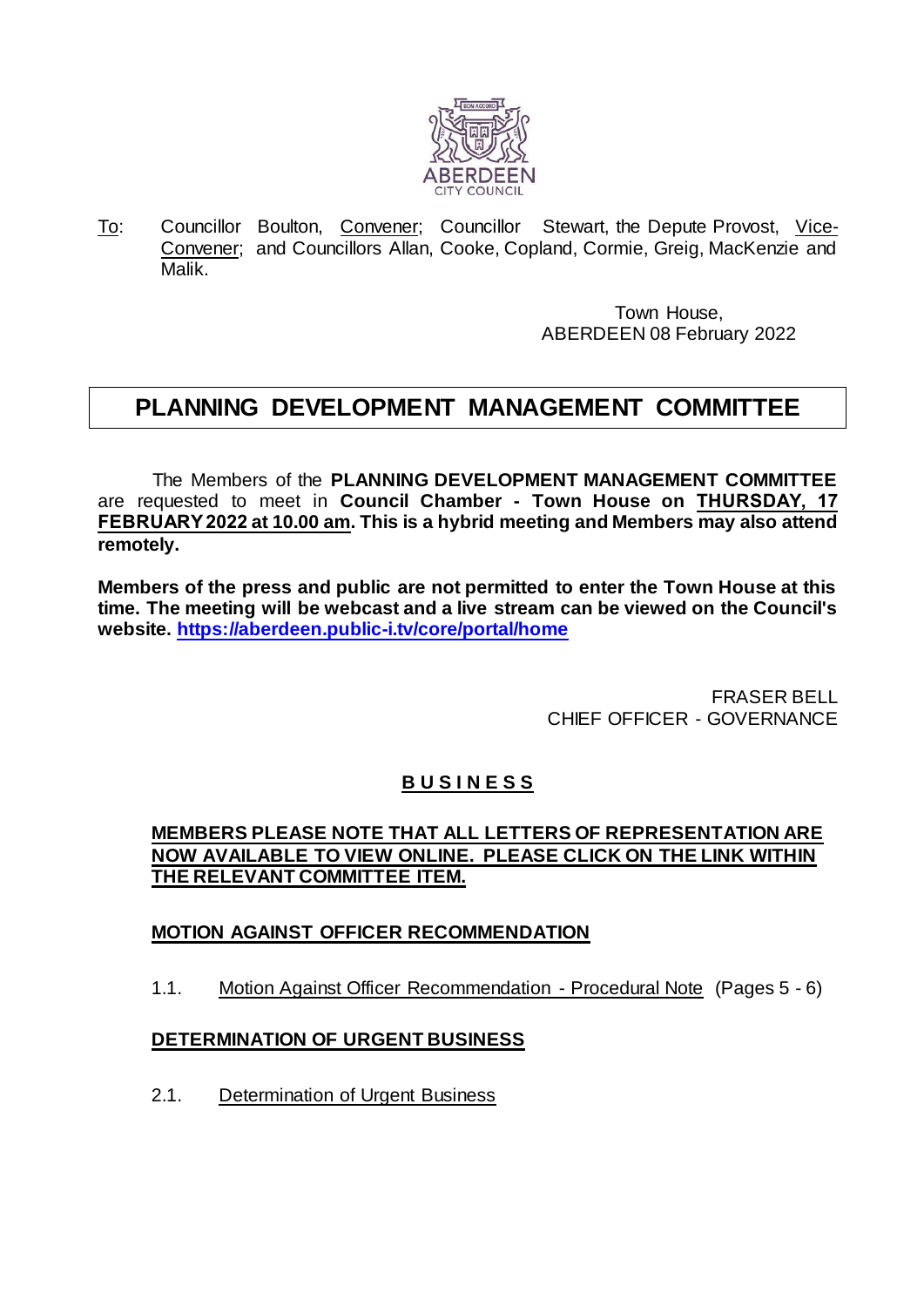## **DECLARATION OF INTERESTS**

3.1. Members are requested to intimate any declarations of interest

#### **MINUTES OF PREVIOUS MEETINGS**

4.1. Minute of Meeting of the Planning Development Management Committee of 20 January 2022 - for approval (Pages 7 - 18)

#### **COMMITTEE PLANNER**

5.1. Committee Planner (Pages 19 - 22)

#### **GENERAL BUSINESS**

#### **WHERE THE RECOMMENDATION IS ONE OF APPROVAL**

6.1. Detailed Planning Permission for the installation of takeaway food kiosk and outdoor seating area with decking including change of use (partly retrospective) (Temporary for 18 months) - land at former Cults Railway Station Aberdeen (Pages 23 - 44)

Planning Reference – 211587

All documents associated with this application can be found at the following link and enter the refence number above:-

[Link.](https://publicaccess.aberdeencity.gov.uk/online-applications/)

Planning Officer: Gavin Clark

6.2. Detailed Planning Permission for the erection of a single storey extension to the rear - 36 Raeden Crescent Aberdeen (Pages 45 - 66)

Planning Reference – 210972

All documents associated with this application can be found at the following link and enter the refence number above:-

[Link.](https://publicaccess.aberdeencity.gov.uk/online-applications/)

Planning Officer: Roy Brown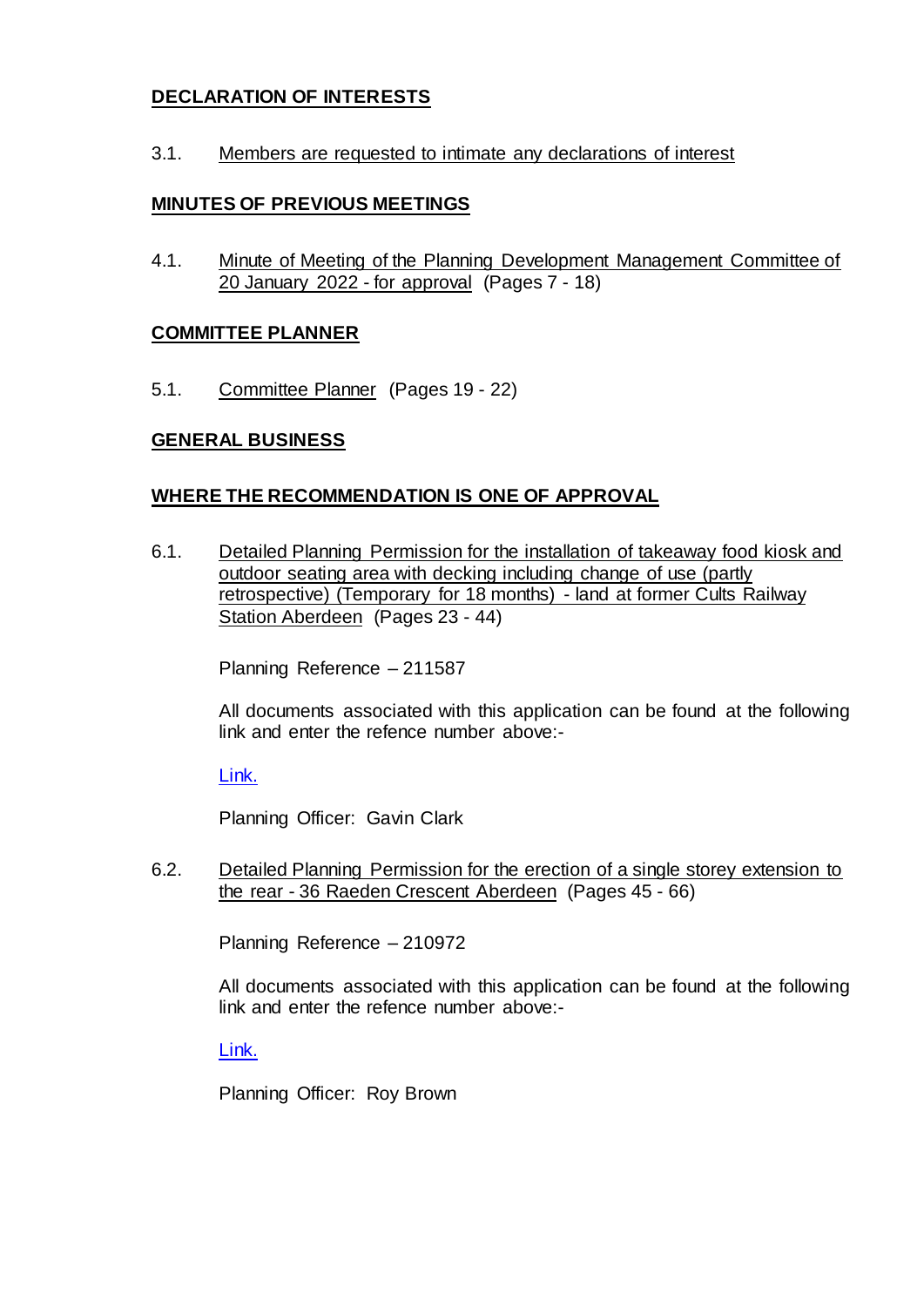6.3. Detailed Planning Permission for the redevelopment of an existing site for erection of 17 residential flats over 4 storeys including demolition and all associated works - 15 Maberly Street Aberdeen (Pages 67 - 104)

Planning Reference – 210697

All documents associated with this application can be found at the following link and enter the refence number above:-

[Link.](https://publicaccess.aberdeencity.gov.uk/online-applications/)

Planning Officer: Robert Forbes

6.4. Detailed Planning Permission for the erection of a coffee shop with 'drivethru' (sui generis) and associated infrastructure and landscaping works - site to north of KFC, Intown Road, Bridge of Don Aberdeen (Pages 105 - 136)

Planning Reference – 211453

All documents associated with this application can be found at the following link and enter the refence number above:-

[Link.](https://publicaccess.aberdeencity.gov.uk/online-applications/)

Planning Officer: Jane Forbes

6.5. Detailed Planning Permission for the installation of broadband antenna (retrospective) - 536 Great Western Road Aberdeen (Pages 137 - 150)

Planning Reference – 211633

All documents associated with this application can be found at the following link and enter the refence number above:-

[Link.](https://publicaccess.aberdeencity.gov.uk/online-applications/)

Planning Officer: Ross McMahon

## **WHERE THE RECOMMENDATION IS ONE OF REFUSAL**

7.1. Planning Permission in Principle for the erection of a dwelling house at West Cults Farm, West Cults Road Aberdeen (Pages 151 - 168)